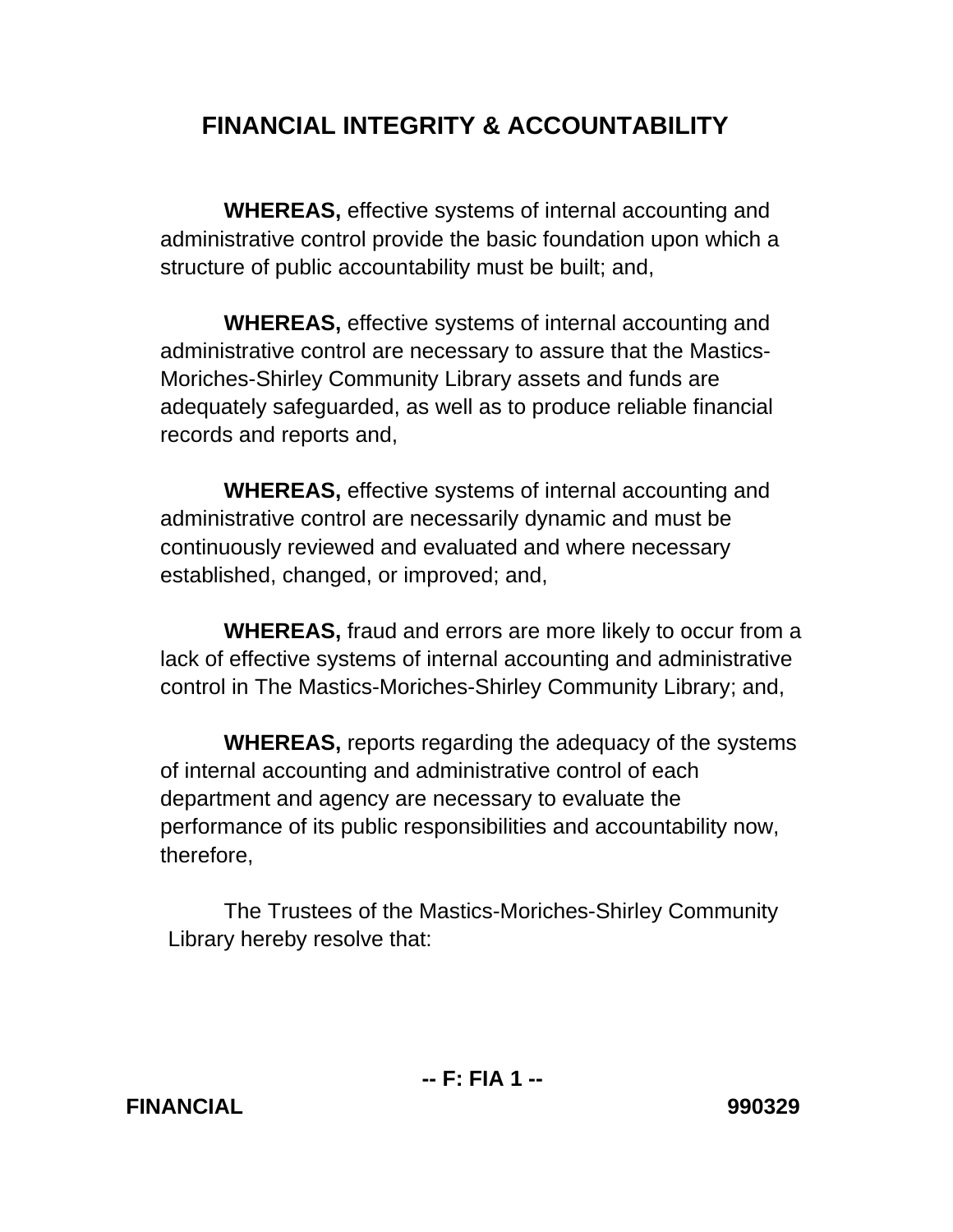## **SECTION 1 - OBJECTIVES**

 The Library shall have adequate internal accounting and administrative controls to provide reasonable assurance that:

- \* Obligations and commitments are in compliance with applicable law and policy;
- \* Funds, property, and other assets are safeguarded against waste, loss, unauthorized use, or misappropriation;
- \* Revenues and expenditures, applicable to the Mastics-Moriches-Shirley Community Library operations, are properly recorded and accounted for to permit the preparation of accounts and reliable financial and statistical reports and to maintain accountability over the assets; and,
- \* Mastics-Moriches-Shirley Community Library programs operate efficiently and in accordance with management's policies.

 The internal controls of the Library shall be established in accordance with the Standards established by the State Comptroller Guidelines for Financial Integrity and Accountability. These Standards shall include the prompt resolution of all audit findings.